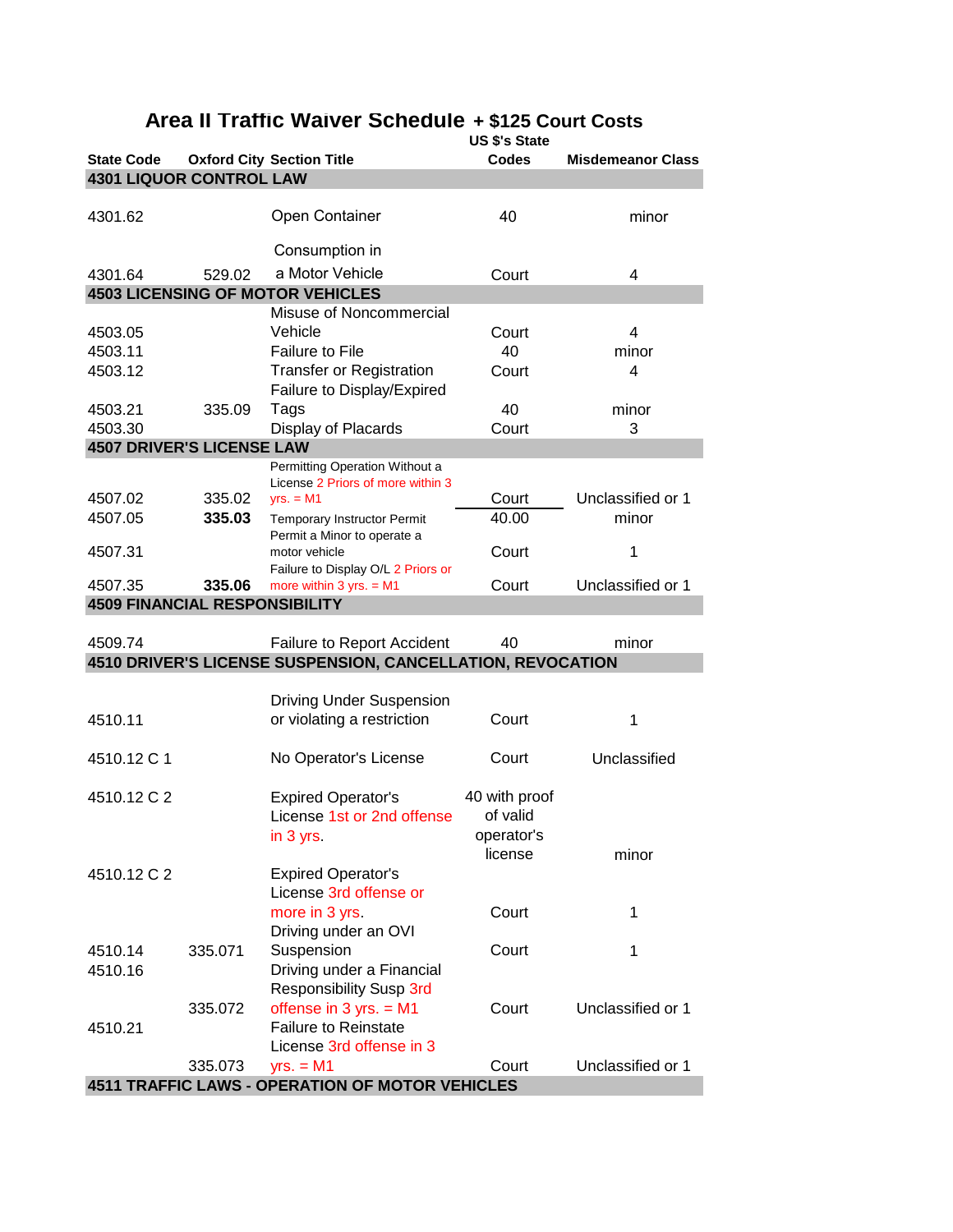|                |        | <b><math>*</math>Emergency Vehicles</b>    |       |                   |
|----------------|--------|--------------------------------------------|-------|-------------------|
| 4511.03        | 331.20 | <b>Proceed With Caution</b>                | 40    | minor             |
|                |        | <b><math>*</math> Obeying Traffic</b>      |       |                   |
| 4511.12        | 313.01 | <b>Control Devices</b>                     | 40    | minor             |
|                |        | <b><math>*</math> Flashing Traffic</b>     |       |                   |
| 4511.15        | 313.06 | Signals                                    | 40    | minor             |
|                |        | <b><math>*</math></b> Unauthorized Signs & |       |                   |
| 4511.16        | 313.07 | Signals                                    | 40    | minor             |
|                |        | <b>Tampering With Traffic</b>              |       |                   |
|                |        | Control Device or                          |       |                   |
| 4511.17(A)(1)  | 313.08 | <b>Manhole Cover</b>                       | Court | 3                 |
|                |        | <b>Tampering with Traffic</b>              |       |                   |
|                |        | Control Device or                          |       |                   |
|                |        | Manhole Cover which                        |       |                   |
|                |        | creates a risk of physical                 |       |                   |
| 4511.17(A)(1)  | 313.08 | harm                                       | Court | M/1 or F/5        |
|                |        | <b><math>*</math> Driving Upon Freshly</b> |       |                   |
|                |        | <b>Applied Pavement</b>                    |       |                   |
| 4511.17(A) (2) |        | Marking                                    | 40    | minor             |
|                |        | Driving While Under the                    |       |                   |
|                |        | Influence of Alcohol or                    |       |                   |
| 4511.19        | 333.01 | Drugs (OVI)                                | Court | 1                 |
|                |        | OVI. 2nd Offense in 6                      |       |                   |
| 4511.19        | 333.01 | years                                      | Court | 1                 |
|                |        | OVI. 3rd Offense in 6                      |       |                   |
| 4511.19        | 333.01 | years                                      | Court | 1                 |
|                |        | OVI 4th Offense in 6                       |       |                   |
| 4511.19        | 333.01 | years                                      | Court | Felony 4          |
|                |        | OVI Underage, 18-20                        |       |                   |
| 4511.19 (B)    |        | years old                                  | Court | M3/M4             |
|                |        | <b>Physical Control while</b>              |       |                   |
| 4511.19 (4)    |        | under the Influence                        | Court | 1                 |
| 4511.20        | 333.02 | <b><math>*</math> Reckless Operation</b>   | 40    | minor             |
|                |        | <b>Operating Without</b>                   |       |                   |
| 4511.20.2      |        | Reasonable Control                         | 40    | minor             |
| 4511.20.3      |        | <b>Wrongful Entrustment</b>                | Court | Unclassified or 1 |
| 4511.20.4 (A)  |        | Driving while texting                      | 40    | unclassified      |
|                |        | ** Speeding in a 50, 55,                   |       |                   |
| 4511.21        | 333.03 | 60 or 65 zone                              | 40    | minor             |
|                |        | Speeding 36 mph or                         |       |                   |
|                |        | more in a school zone                      |       |                   |
|                |        | or in a business district                  |       |                   |
|                |        |                                            |       |                   |
|                |        | of a municipal                             |       |                   |
| 4511.21        | 333.03 | corporation                                | Court | 4                 |
|                |        | Speeding 51 mph or more                    |       |                   |
|                |        | in other than a business                   |       |                   |
|                |        | district or municipal                      |       |                   |
| 4511.21        |        | corporation                                | Court | 4                 |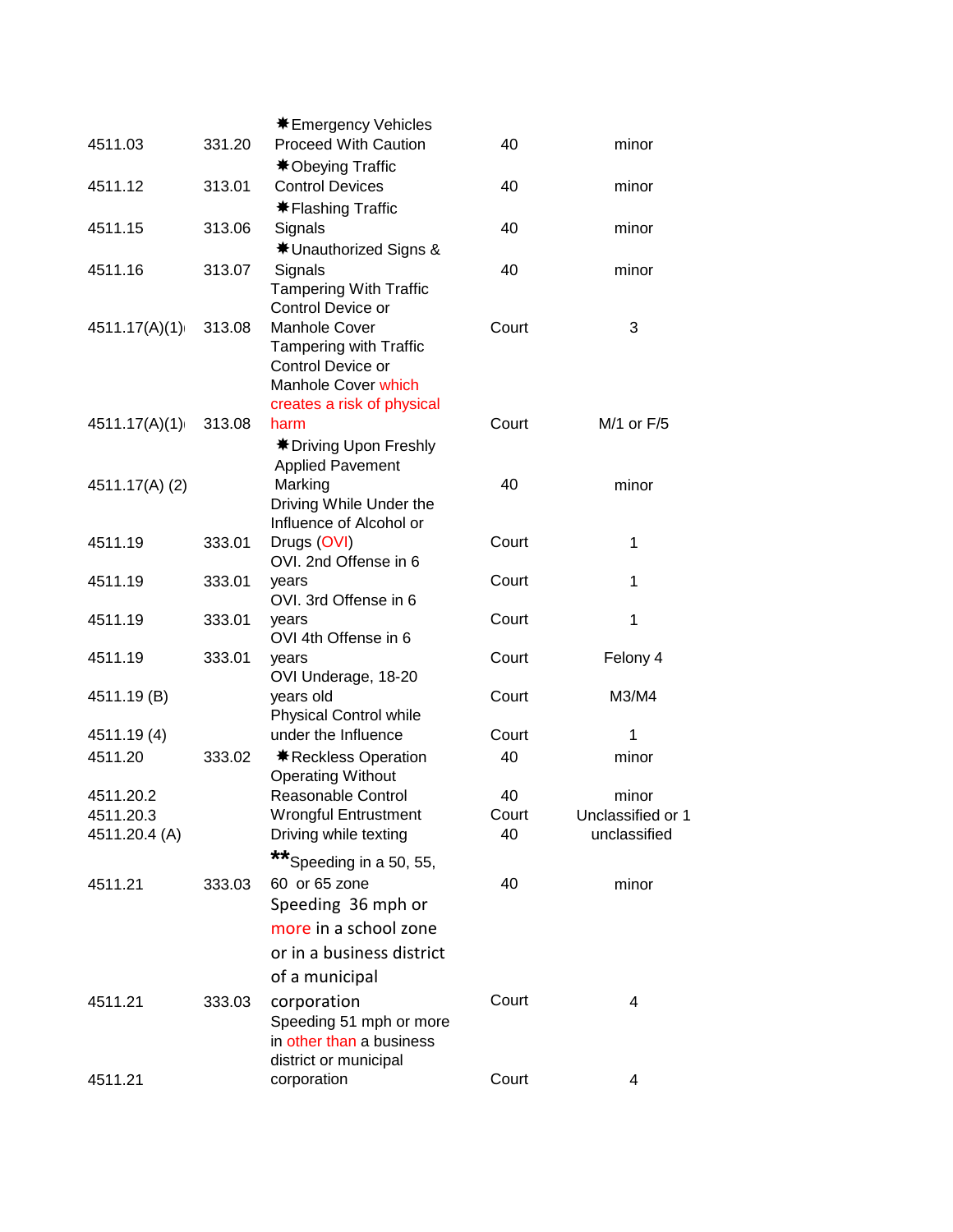|            |        | <b><math>*</math>Assured Cleared</b>                        |       |          |
|------------|--------|-------------------------------------------------------------|-------|----------|
|            |        | Distance with proof of                                      |       |          |
| 4511.21(A) | 333.03 | insurance                                                   | 40    | minor    |
| 4511.22    | 333.04 | <b><math>*</math> Slow Speed</b>                            | 40    | minor    |
| 4511.25    | 333.01 | <b><math>*</math>Lanes of Travel</b>                        | 40    | minor    |
| 4511.25.1  | 333.07 | Drag Racing                                                 | Court | 1        |
|            |        | <b><math>*</math></b> Vehicles Traveling in                 |       |          |
| 4511.26    | 331.02 | <b>Opposite Directions</b>                                  | 40    | minor    |
| 4511.27    | 331.02 | <b><math>*</math></b> Overtaking & Passing                  | 40    | minor    |
| 4511.28    | 331.04 | <b><math>*</math> Passing on Right</b>                      | 40    | minor    |
| 4511.29    | 331.06 | <b><math>*</math> Driving Left of Center</b>                | 40    | minor    |
| 4511.30    | 333.06 | <b><math>*</math> Passing Left of Center</b>                | 40    | minor    |
| 4511.32    | 331.30 | <b><math>*</math>One Way Streets</b>                        | 40    | minor    |
| 4511.33    | 331.08 | <b><math>*</math>Marked Lanes</b>                           | 40    | minor    |
| 4511.34    | 331.09 | <b><math>*</math> Follow Too Closely</b>                    | 40    | minor    |
| 4511.35    |        | <b><math>*</math> Divided Roadways</b>                      | 40    | minor    |
| 4511.36    | 331.10 | <b><math>*</math>Improper Turns</b>                         | 40    | minor    |
| 4511.37    | 331.12 | <b>*Prohibited "U" Turn</b>                                 | 40    | minor    |
|            |        | <b><math>*</math>Improper Starting &amp;</b>                |       |          |
| 4511.38    | 331.13 | <b>Backing</b>                                              | 40    | minor    |
| 4511.39    | 331.14 | <b><math>*</math> Turn and Stop Signals</b>                 | 40    | minor    |
|            |        | <b><math>*</math></b> Right of Way at                       |       |          |
| 4511.41    | 331.16 | Intersections                                               | 40    | minor    |
|            |        | <b><math>*</math>Right of Way When</b>                      |       |          |
| 4511.42    | 331.17 | <b>Turning Left</b>                                         | 40    | minor    |
| 4511.43    | 331.19 | <b><math>*</math> Highway Right of Way</b>                  | 40    | minor    |
| 4511.43.1  | 331.18 | <b><math>*</math> Stop at Sidewalk Area</b>                 | 40    | minor    |
|            |        | <b><math>*</math> Right of Way on Public</b>                |       |          |
| 4511.44    | 331.22 | Highway                                                     | 40    | minor    |
|            |        | <b><math>*</math> Pedestrian Right of</b>                   |       |          |
| 4511.44.1  | 371.01 | Way                                                         | 40    | minor    |
|            |        | *Right of Way Public                                        |       |          |
| 4511.45    | 331.22 | <b>Safety Vehicle</b>                                       | Court | M2/M3/M4 |
|            |        | <b>*Right of Way Funeral</b>                                |       |          |
| 4511.45.1  | 331.24 | Procession                                                  | 40    | minor    |
|            |        | <b><math>*</math>Right of Way</b>                           |       |          |
|            |        | Pedestrian in Cross                                         |       |          |
| 4511.46    | 371.03 | Walk                                                        | 40    | minor    |
|            |        | <b><math>*</math> Fail to Yield Right of</b>                |       |          |
| 4511.48    | 371.03 | Way/Accident<br><b><math>*</math>Intoxicated Pedestrian</b> | 40    | minor    |
| 4511.48.1  |        | on Highway                                                  | 40    | minor    |
|            |        |                                                             |       |          |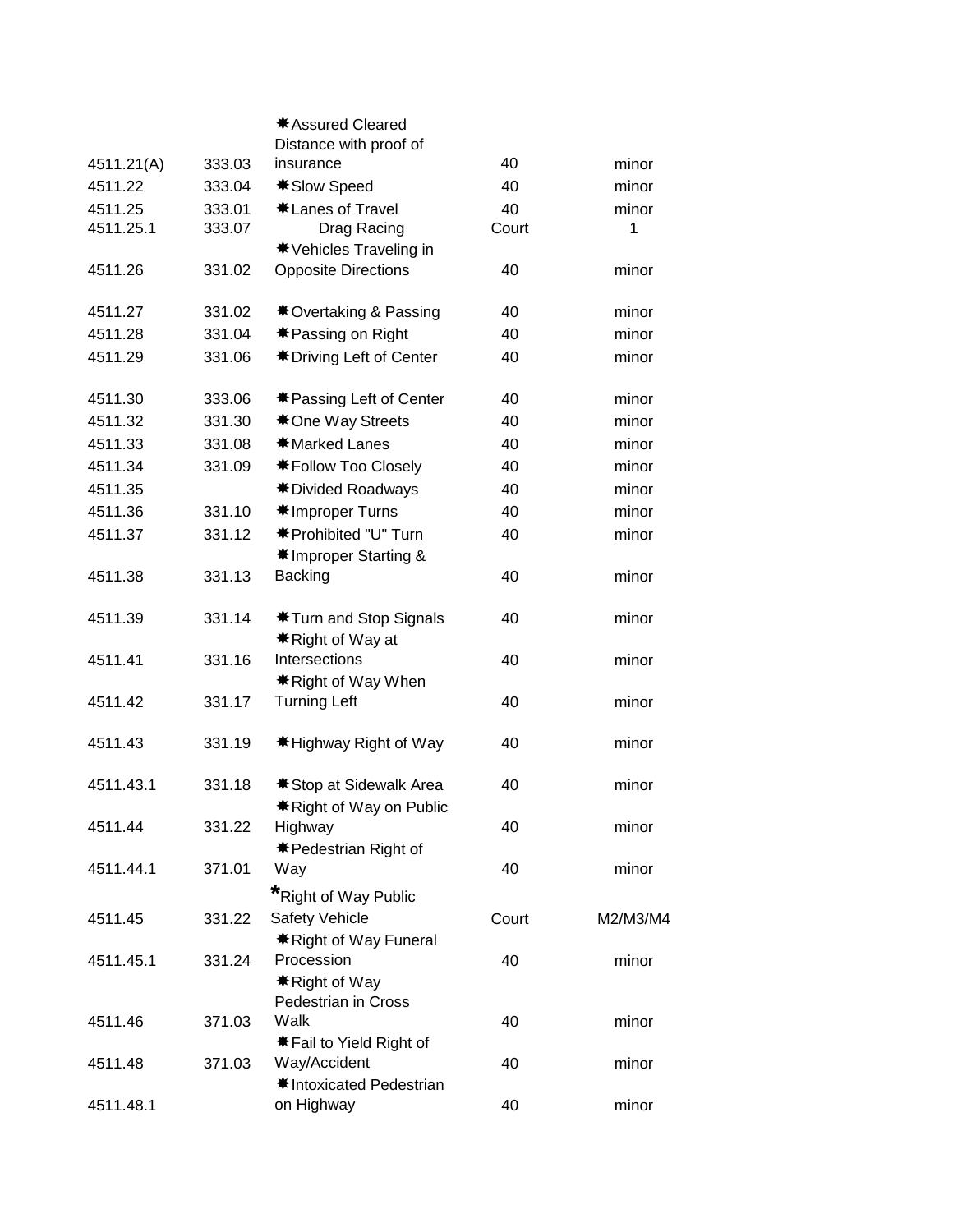|             |                        | <b><math>*</math>Riding Outside Motor</b>       |       |          |
|-------------|------------------------|-------------------------------------------------|-------|----------|
| 4511.51     | 371.06                 | Vehicle                                         | 40    | minor    |
|             |                        | <b><math>*</math>Bicycles - Improper</b>        |       |          |
| 4511.52.1   | 373.01 - .09 Operation |                                                 | 40    | minor    |
|             |                        |                                                 |       |          |
|             |                        | <b><math>*</math>Motorcycles, Bicycles</b>      |       |          |
| 4511.53     | 373.02                 | and Snow Mobiles                                | 40    | minor    |
|             |                        | <b><math>*</math> Driving Through</b>           |       |          |
| 4511.60     | 331.29                 | Safety Zone                                     | 40    | minor    |
|             |                        | <b>Duties at Railroad Grade</b>                 |       |          |
| 4511.62     | 331.39                 | Crossing                                        | Court | 4        |
|             |                        | <b><math>*</math></b> Vehicles Required to      |       |          |
|             |                        | Stop at Railroad Grade                          |       |          |
| 4511.63     | 331.40                 | Crossing                                        | 40    | minor    |
| 4511.66     | 351.12                 | <b><math>*</math> Parking on Highway</b>        | 40    | minor    |
| 4511.68     | 351.03                 | <b><math>*</math> Parking Prohibitions</b>      | 40    | minor    |
|             |                        | Parking in Handicapped                          |       |          |
| 4511.69 (F) | 351.17                 | Zone                                            | 250   | no class |
|             |                        | Parking in Wrong                                |       |          |
| 4511.69     |                        | <b>Direction</b>                                | 40    | minor    |
|             |                        | <b><math>*</math>Obstructing View of</b>        |       |          |
| 4511.70     |                        | <b>Driver</b>                                   | 40    | minor    |
|             |                        | <b><math>*</math> Driving on Closed</b>         |       |          |
| 4511.71     | 331.26                 | Highway                                         | 40    | minor    |
|             |                        |                                                 |       |          |
| 4511.71     | 331.37                 | <b><math>*</math> Driving upon Sidewalk</b>     | 40    | minor    |
|             |                        |                                                 |       |          |
|             |                        | <b><math>*</math> Following Emergency</b>       |       |          |
| 4511.72     | 331.27                 | Motor Vehicle                                   | 40    | minor    |
|             |                        | <b><math>*</math> Driving Over Fire</b>         |       |          |
| 4511.73     | 331.28                 | Hose                                            | 40    | minor    |
| 4511.75     | 331.38                 | Stopping for School Bus                         | Court | no class |
|             |                        | <b>Child Restraint, State</b>                   |       |          |
|             |                        | <b>Resident and Non-</b>                        |       |          |
| 4511.81     |                        | resident                                        | 40    | minor    |
|             |                        | <b>Child Restraint Resident</b>                 |       |          |
|             |                        | and Non-resident 2 or                           |       |          |
|             |                        | <b>More Offenses Within 1</b>                   |       |          |
| 4511.81     |                        | yr.                                             | Court | 4        |
| 4511.82     | 331.42                 | <b>Littering Offenses</b>                       | 40    | minor    |
|             |                        | 4513 TRAFFIC LAWS - EQUIPMENT; LOADS            |       |          |
| 4513.02     | 337.01                 | <b>Unsafe Motor Vehicle</b>                     | 40    | minor    |
|             |                        | <b>Bumpers on Motor</b>                         |       |          |
| 4513.02.1   |                        | Vehicle                                         | 40    | minor    |
| 4513.04     | 337.03                 | Headlights                                      | 40    | minor    |
|             |                        | Tail Lights / Rear Tag                          |       |          |
| 4513.05     | 337.04                 | Lights                                          | 40    | minor    |
| 4513.07     | 337.07                 | Safety Lighting of<br><b>Commercial Vehicle</b> | 40    | minor    |
|             |                        |                                                 |       |          |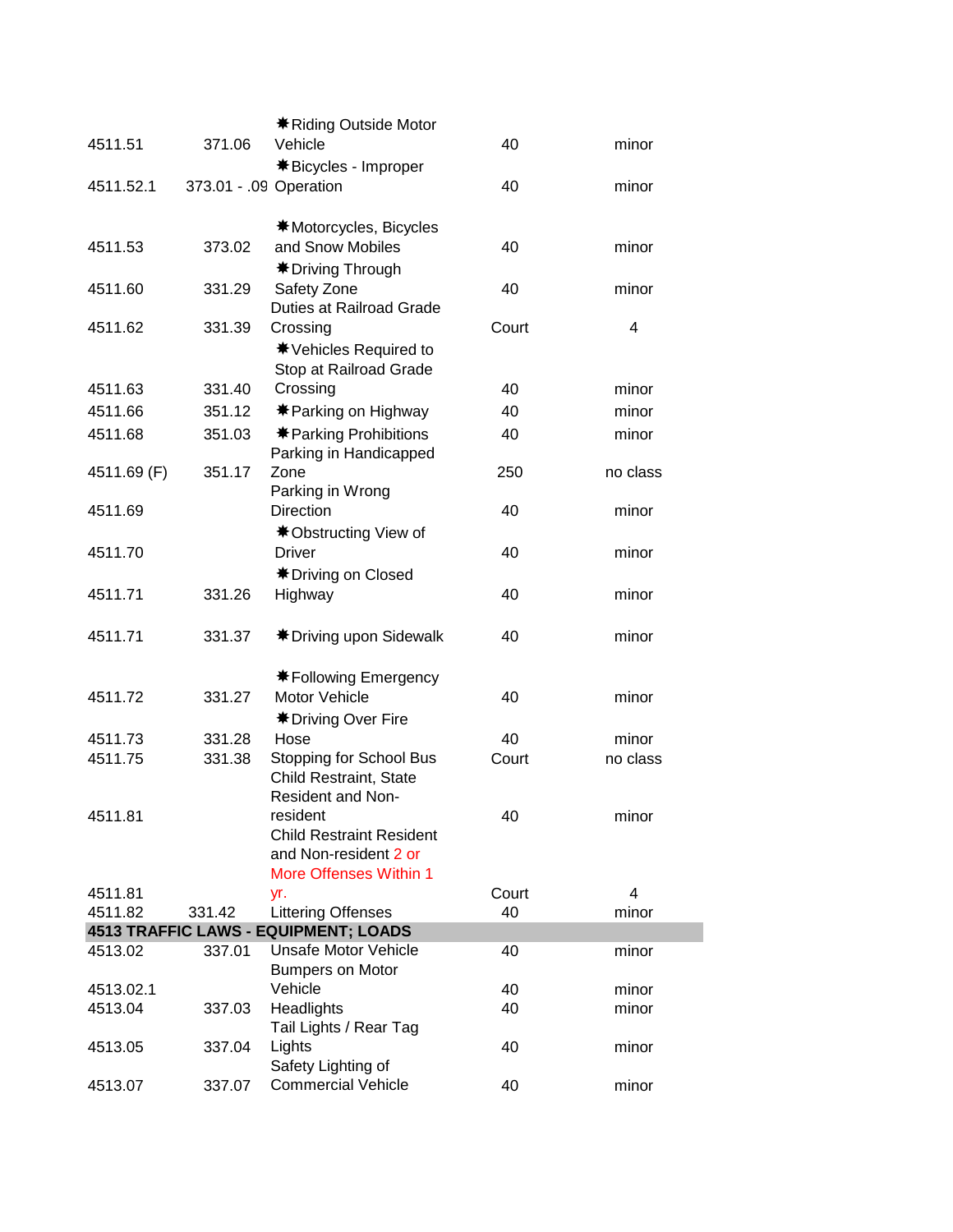|                                     |        | Improper or NO Brake                                                       |                 |          |  |
|-------------------------------------|--------|----------------------------------------------------------------------------|-----------------|----------|--|
| 4513.07.1                           | 337.24 | Lights                                                                     | 40              | minor    |  |
|                                     |        |                                                                            |                 |          |  |
| 4513.09                             | 337.08 | Flag or Red Light on Load<br>No Slow Moving Vehicle                        | 40              | minor    |  |
| 4513.11                             |        | Emblem                                                                     | 40              | minor    |  |
| 4513.13                             |        | Back-up Lights                                                             | 40              | minor    |  |
| 4513.15                             | 337.17 | Fail to Dim Headlights                                                     | 40              | minor    |  |
| 4513.20                             | 337.18 | <b>Defective Brakes</b>                                                    | 40              | minor    |  |
| 4513.21                             | 337.19 | Horns, Warning Devices                                                     | 40              | minor    |  |
|                                     |        | Defective or Improper                                                      |                 |          |  |
| 4513.22                             | 337.20 | Muffler                                                                    | 40              | minor    |  |
| 4513.23                             | 337.21 | <b>Rearview Mirrors</b>                                                    | 40              | minor    |  |
| 4513.24                             | 337.22 | Windshield Wipers                                                          | 40              | minor    |  |
| 4513.26.3(A)                        |        | Driver - No Seat Belt                                                      | 30              | minor    |  |
| 4513.26.3(B)                        |        | Passenger - No Seat Belt                                                   | 20              | minor    |  |
|                                     |        | Display of Warning                                                         |                 |          |  |
|                                     |        | Devices on Disabled                                                        |                 |          |  |
| 4513.28                             |        | Vehicles                                                                   | 40              | minor    |  |
|                                     |        |                                                                            |                 |          |  |
|                                     |        | <b>*Transporting</b>                                                       |                 |          |  |
|                                     |        | Explosives/No placard to                                                   |                 |          |  |
| 4513.29                             | 338.06 | transport explosives                                                       | 40              | minor    |  |
|                                     |        | *Load Extending on Left                                                    |                 |          |  |
| 4513.30                             |        | Side                                                                       | 40              | minor    |  |
|                                     |        |                                                                            |                 |          |  |
| 4513.31                             |        | 339.08 - .09 Improperly Secured Load                                       | 40              | minor    |  |
| 4513.32                             | 339.07 | *Towing Requirements                                                       | 40              | minor    |  |
| 4513.34                             |        | *Special Permit                                                            | 40              | minor    |  |
| <b>4549 MOTOR VEHICLE CRIMES</b>    |        |                                                                            |                 |          |  |
| 4549.02                             |        | Leaving Scene of Accident                                                  | Court           | 1        |  |
|                                     |        | Unauthorized Use of                                                        |                 |          |  |
| 4549.08                             |        | <b>Plates</b>                                                              | Court           | 4 or 3   |  |
| 4549.10                             | 335.09 | No Placard                                                                 | 40              | minor    |  |
|                                     |        | No Plates, Commercial                                                      |                 |          |  |
| 4549.18                             |        | Car                                                                        | 40              | minor    |  |
|                                     |        | 5515 STATE HIGHWAYS - USE; OBSTRUCTION                                     |                 |          |  |
| 5515.07                             |        | Loitering in Rest Area                                                     | 40              | no class |  |
| <b>5577 LOAD LIMITS ON HIGHWAYS</b> |        |                                                                            |                 |          |  |
|                                     |        | Overweight up to 2,000                                                     |                 |          |  |
| 5577.04                             |        | lbs.                                                                       | Call for amount | no class |  |
| 5577.05                             |        | Oversize Vehicle                                                           | 40              | no class |  |
| 5577.11                             |        | <b>Insufficient Mud Flaps</b><br><b>5589 OFFENSES RELATING TO HIGHWAYS</b> | 40              | no class |  |
| 5589.21                             |        | <b>Train Blocked Roads</b>                                                 | Court           | 1        |  |
| <b>5728 HIGHWAY USE TAX</b>         |        |                                                                            |                 |          |  |
| 5728.02                             |        | <b>Highway Tax Permit</b>                                                  | 40              | minor    |  |
|                                     |        |                                                                            |                 |          |  |
|                                     |        | Highway Tax Permit 2nd                                                     |                 |          |  |
| 5728.02                             |        | and Subsequent Offenses                                                    | Court           |          |  |
|                                     |        |                                                                            |                 |          |  |